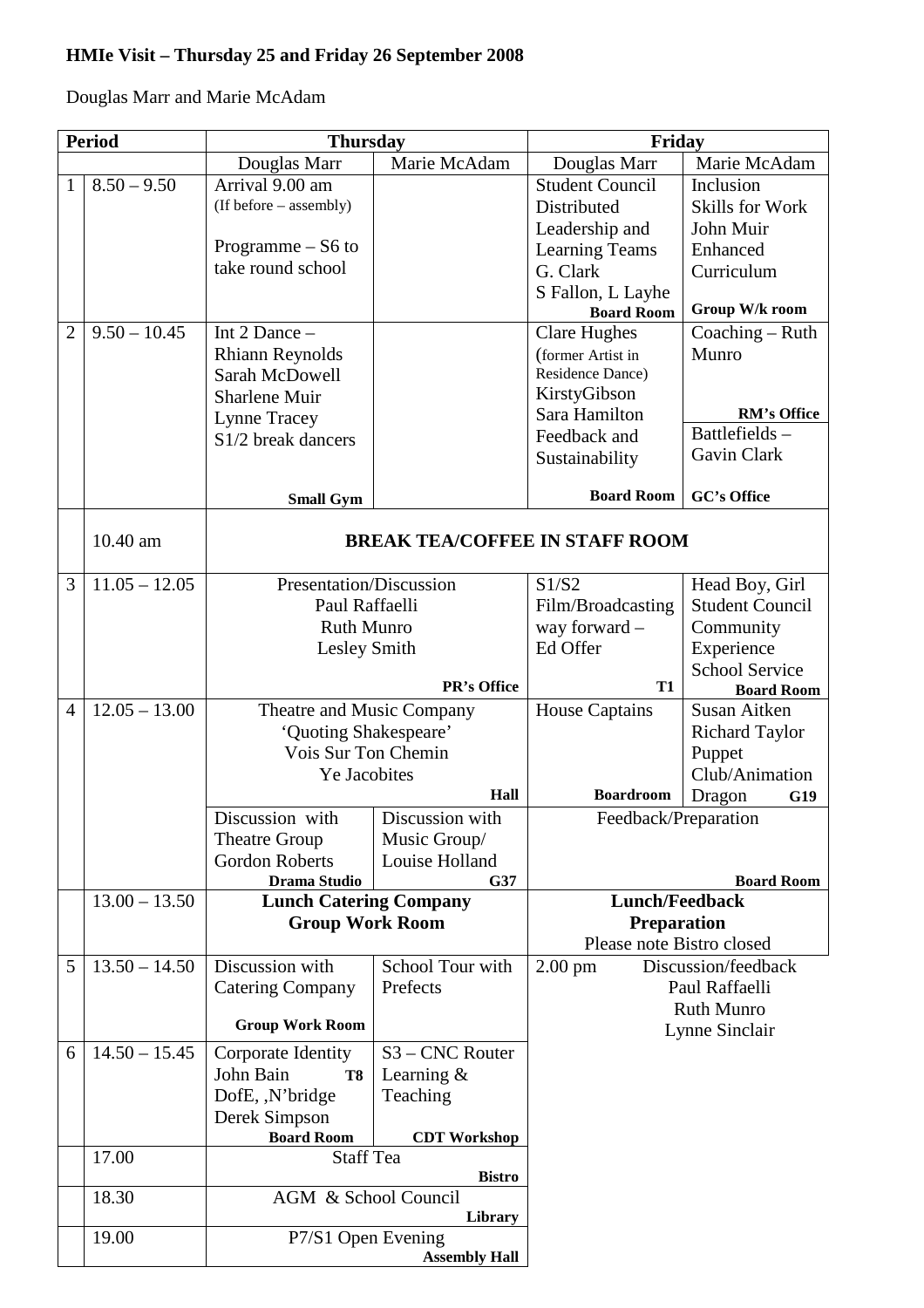# **Below is a list of students involved in the HMIe visit on Thursday, 25th and Friday, 26th September 2008**

**Prefects Tour of School Periods 1 and 5 Thursday** 

#### **Dance Group Period - 2 Thursday**

Carmella Williams 6C4 Eileen Chapman 6C4 Taryn Morrison 5C3 Sara Hamiltion 6C2 Kirsty Gibson 6C2 Billie Morton 4C2 Natalie Tait 4C3

#### **Breakdancing Group - Period 2 Thursday**

Rowan Davies 1C1 Connor Davidson 2C2 Mathew Kay 2C4 Zander Taylor 2C4 Ben Campbell 2C4 Robert Ferguson 2C2 Hector Spencer-Wood 2C5 Connor Panton 2C1 Cameron Marriot 1C2 Fraser Henderson 2C1 Craig Thorburn 1C3

## **Drama Group – Period 4 Thursday**

Freya Renwick 4C1 Jasmine Salter 4C1 Julie Huggan 4C1 Lynsey Fletcher 4C5 Ashleigh Gaffney 4C1 Hannah Chapman 4C2 Connor Mainwaring 5C4 Carmella Williams 6C4 Miriam Black 5C4 David Parish 5C4

#### **Music Group – Period 4 Thursday**

Robin Brill 6C4 Gavin Middlemas 6C4 Jared Black 6C4 Yvette Andrews 4C3 Alex Cleator 3C2 Emily Gilmour 2C3 Leanne Adams 4C5 Megan Laird-Drummond 3C2 Gracie Brill 4C2

#### **Catering Group – Period 5 Thursday**

Morgan Bisset 5C3 Logan Vaughn 5C3 Sarah Barber 6C1 Jade Tear 4C5 Emma Blyth 5C2 Rebecca Cush 5C1 Matthew Wood 4C5

#### **Corporate Identity Group – Period 6**

Ellen Wilson 6C4 Iona Zawinska 6C3